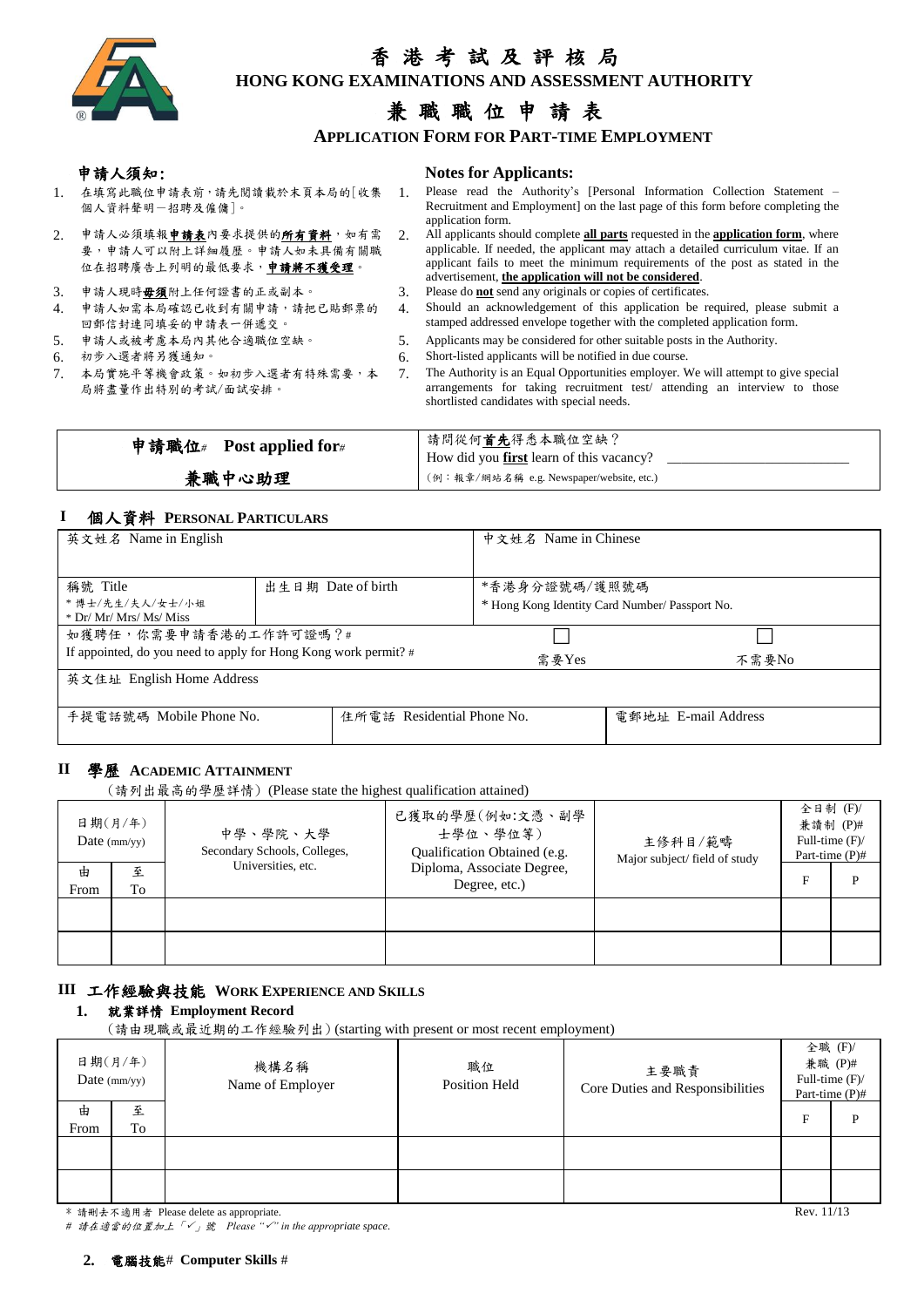|                                                                                       | 你曾否在考評局工作?                                                                                                                                                                                                                                                                                                                                                 | □ 有 Yes 部門 Division/Unit _____________                               |                                                      |                           | $\square$ 無 No                                                                                                                                                      |  |  |  |  |  |
|---------------------------------------------------------------------------------------|------------------------------------------------------------------------------------------------------------------------------------------------------------------------------------------------------------------------------------------------------------------------------------------------------------------------------------------------------------|----------------------------------------------------------------------|------------------------------------------------------|---------------------------|---------------------------------------------------------------------------------------------------------------------------------------------------------------------|--|--|--|--|--|
|                                                                                       | Have you worked for the HKEAA?                                                                                                                                                                                                                                                                                                                             |                                                                      | 任期 Period ______________                             |                           |                                                                                                                                                                     |  |  |  |  |  |
|                                                                                       |                                                                                                                                                                                                                                                                                                                                                            |                                                                      |                                                      |                           |                                                                                                                                                                     |  |  |  |  |  |
|                                                                                       | 2. 你曾否經香港或外地的法庭判定有罪?(如經判定有罪,請提供有關資料。)<br>Have you ever been found guilty of an offence in a court of law, whether or not in Hong Kong? (If yes, please supply necessary information.)<br>(註:如申請人曾犯刑事案,考評局不一定因此而不予錄用。)<br>(Note: A criminal conviction is not necessarily a barrier to appointment in the Hong Kong Examinations and Assessment Authority.) |                                                                      |                                                      |                           | $\square$ 無 No<br>$\Box$ 有 Yes _____________                                                                                                                        |  |  |  |  |  |
|                                                                                       | 3. 你或你的親屬/朋友有否報考或準備報考<br>本年度由本局主辦或協辦的公開考試:                                                                                                                                                                                                                                                                                                                 | □ 有 Yes<br>□ 本人 Myself                                               |                                                      | □ 親屬/朋友 Relatives/Friends | 無 No                                                                                                                                                                |  |  |  |  |  |
| Have you or any of your relatives/friends<br>registered or plan to sit for any public |                                                                                                                                                                                                                                                                                                                                                            | 考試日期 Exam. Date<br>香港中學文憑考試 Hong Kong Diploma of Secondary Education |                                                      |                           |                                                                                                                                                                     |  |  |  |  |  |
|                                                                                       | examinations conducted by/under the aegis<br>of the HKEAA in the current year?                                                                                                                                                                                                                                                                             |                                                                      | 教師語文能力評核 Language Proficiency Assessment for teacher |                           |                                                                                                                                                                     |  |  |  |  |  |
|                                                                                       |                                                                                                                                                                                                                                                                                                                                                            | 全港性系統評估 Territory-wide System Assessment                             |                                                      |                           |                                                                                                                                                                     |  |  |  |  |  |
|                                                                                       |                                                                                                                                                                                                                                                                                                                                                            | 其他公開考試(請說明) Other public exams. (Please specify)                     |                                                      |                           |                                                                                                                                                                     |  |  |  |  |  |
|                                                                                       | 4. 何時可開始為考評局工作?<br>When will you be available to commence work with the Authority?                                                                                                                                                                                                                                                                         |                                                                      |                                                      |                           | the control of the control of the control of the control of the control of the control of                                                                           |  |  |  |  |  |
|                                                                                       | 5. 請選擇可工作時間。<br>Please select your available working hour(s).                                                                                                                                                                                                                                                                                              | 早間 Morning<br>□ 其他, 請註明 Other, please specify_                       | □ 午間 Afternoon                                       | □晚間 Evening               | □全部皆可 All                                                                                                                                                           |  |  |  |  |  |
|                                                                                       | 6. 請選擇可工作日子。                                                                                                                                                                                                                                                                                                                                               | □ 星期一 Mon                                                            | □ 星期二 Tue                                            | □ 星期三 Wed                 | □ 星期四 Thu                                                                                                                                                           |  |  |  |  |  |
|                                                                                       | Please select your available working day(s).                                                                                                                                                                                                                                                                                                               | □ 星期五 Fri                                                            | □ 星期六 Sat                                            | □ 星期日 Sun                 | □ 全部皆可 All                                                                                                                                                          |  |  |  |  |  |
|                                                                                       | 7. 請選擇可工作月份。                                                                                                                                                                                                                                                                                                                                               | $\square$ 三月 Mar                                                     | □ 四月Apr                                              | □ 五月 May                  | □ 六月 Jun                                                                                                                                                            |  |  |  |  |  |
|                                                                                       | Please select your available working<br>$month(s)$ .                                                                                                                                                                                                                                                                                                       | □ 七月 Jul                                                             | □ 八月 Aug                                             | □ 全部皆可 All                |                                                                                                                                                                     |  |  |  |  |  |
|                                                                                       |                                                                                                                                                                                                                                                                                                                                                            |                                                                      |                                                      |                           |                                                                                                                                                                     |  |  |  |  |  |
|                                                                                       | 聲明 DECLARATION                                                                                                                                                                                                                                                                                                                                             |                                                                      |                                                      |                           | 本人 *有/沒有 親屬在 貴局工作,他/他們的姓名及與本人的關係如下:<br>I *have/ do not have relative(s) working in this Authority; the name(s) in full and relationship with me is/ are as follows: |  |  |  |  |  |
|                                                                                       |                                                                                                                                                                                                                                                                                                                                                            |                                                                      |                                                      |                           |                                                                                                                                                                     |  |  |  |  |  |
|                                                                                       | 姓名 Name                                                                                                                                                                                                                                                                                                                                                    |                                                                      | 部門 Division/ Unit                                    |                           |                                                                                                                                                                     |  |  |  |  |  |
|                                                                                       | 職位 Post                                                                                                                                                                                                                                                                                                                                                    |                                                                      |                                                      | 與申請人關係 Relationship       |                                                                                                                                                                     |  |  |  |  |  |
| 2.                                                                                    | 本人已閱讀並同意 貴局的[收集個人資料聲明一招聘及僱傭]。<br>I have read and agree on the Authority's [Personal Information Collection Statement – Recruitment and Employment].                                                                                                                                                                                                        |                                                                      |                                                      |                           |                                                                                                                                                                     |  |  |  |  |  |
| 3.                                                                                    | 本人謹此聲明以上所提供之資料均屬真確。本人明白倘若故意虛報資料或隱瞞事實,即使已獲香港考試及評核局錄用,亦有可<br>能遭即時解僱。                                                                                                                                                                                                                                                                                         |                                                                      |                                                      |                           |                                                                                                                                                                     |  |  |  |  |  |
|                                                                                       | I declare that the information given above is true and correct. I understand that if I willfully give false information or withhold any<br>material information, I shall render myself liable to summary dismissal even if I am appointed by the Hong Kong Examinations and<br>Assessment Authority.                                                       |                                                                      |                                                      |                           |                                                                                                                                                                     |  |  |  |  |  |

\* 請刪去不適用者 Please delete as appropriate.

*#* 請在適當的位置加上「」號 *Please "" in the appropriate space.*